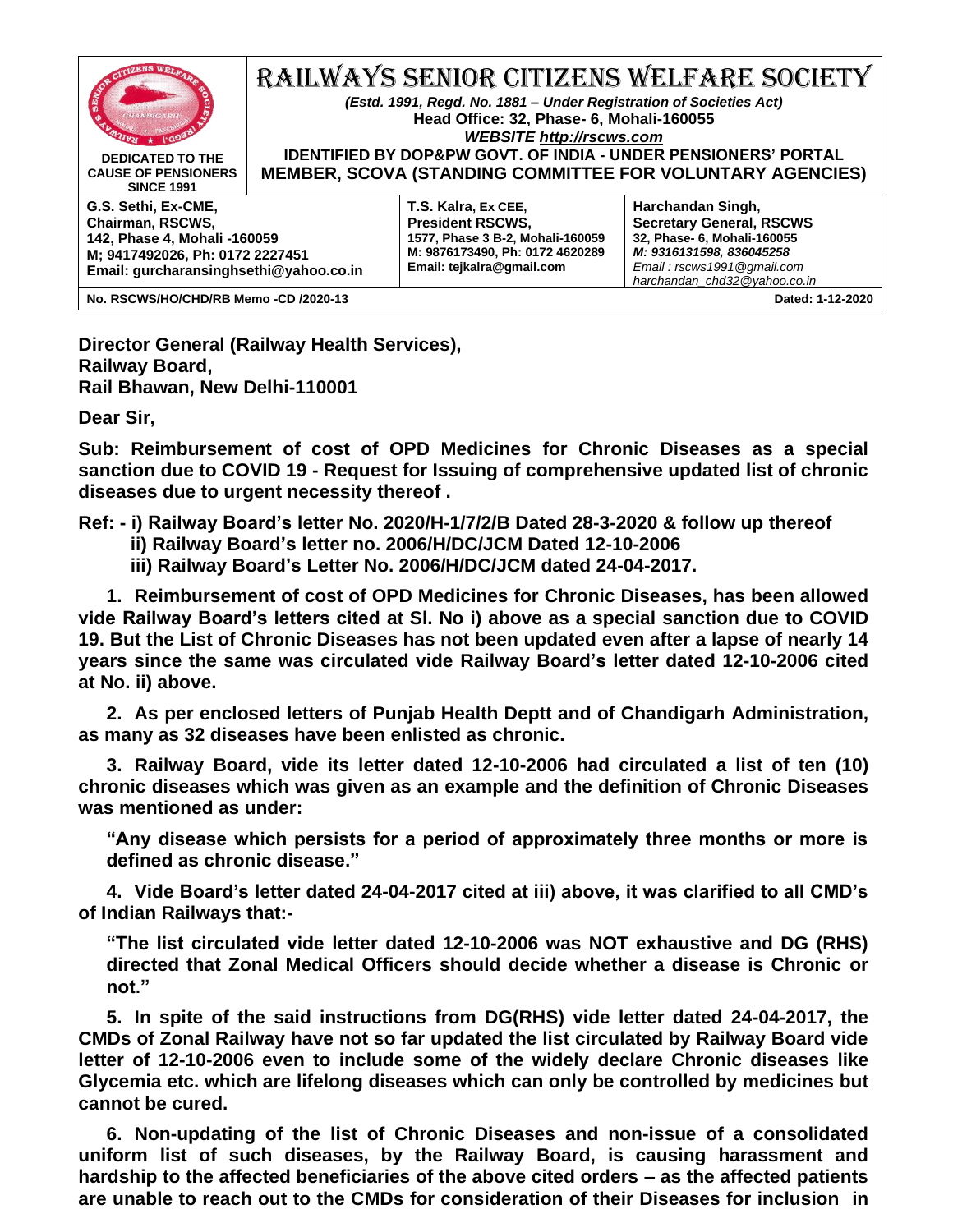**the list of Chronic Diseases. As such, the clarification issued by the Board has become ineffective and non-implementable.**

**7. Various State Governments including Punjab and Union Territory of Chandigarh have notified a lists of 32 Chronic Diseases which last for 5 years or more as per DOH&FA Punjab letter No. 12/10/12-5C5/1165 Dated 04 June 2010 (copy attached) vide which the employees, Pensioners and their dependents suffering with these 32 Chronic Diseases are entitled to claim Reimbursement for the Medicines of these 32 Diseases.**

**8. The said orders of DOH&FW Punjab have been extended by the Union Territory of Chandigarh to its employees and Pensioners as well.**

**9. It is reiterated that due to lack of a comprehensive list of Chronic Diseases from the Railway Board, the critically ill patients in case of Railway Beneficiaries continue to suffer financially as well as due to their medical condition, especially due to advanced age, all of which do not allow them to approach CMD to express their miseries.**

**10.Keeping all above facts in mind, to assuage the sufferings of beneficiaries, and to bring about a uniformity in application, you are requested to issue a consolidated list of Chronic Diseases applicable throughout Indian Railways.** 

**Yours truly,**

 $H_{\text{sup}}^{\text{L}}$ 

**(Harchandan Singh) Secretary General, RSCWS**

*Encl: 1. Copy of letter & List of Chronic Diseases Issued by DOH&FW Punjab 2. Letter of UT Chandigarh adopting the List of Chronic Diseases DOH&FW Punjab 3. Letter & List of Chronic Diseases Issued by GMC&H, Sector 32, Chandigarh*